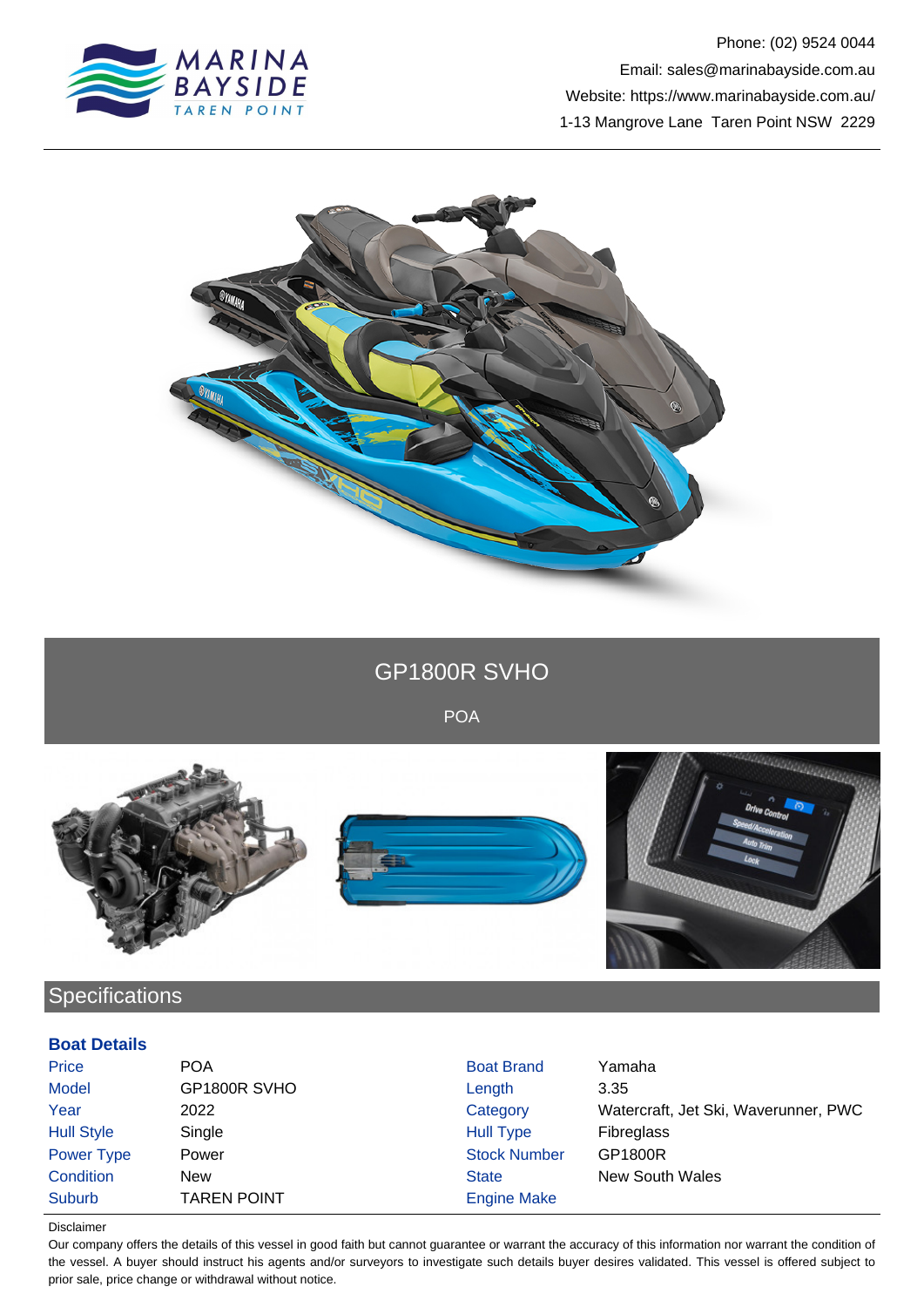

## **Description**

The GP1800R SVHO is the world's #1 race ski and this dominance is set to continue on the the race circuit and waterways in 2022.

We have worked with the world's leading pros to take the GP1800R to the next level, including race ready tilt-adjustable exposed handle bars, race designed intake grate and jet pump for enhanced acceleration and a narrow seat profile for improved rider knee grip and ergonomics.

This craft not only looks muscular but has the performance characteristics to suit. The 2022 GP1800R SVHO comes with an industry-first automatic trim system with Cornering Control and Launch Control, bringing new levels of handling and performance to racers and recreational riders alike. When engaged, Cornering Control automatically shifts the trim into the bow down position when decelerating for tighter cornering and a racy feel. Launch Control automatically shifts the trim down to prevent bow rise when accelerating quickly.

Combine this with Yamaha's patented NanoXcel2 hull, the 2022 GP1800R SVHO delivers an extremely nimble, agile and racy ride.

New for 2022 is the introduction of built-in 4.3 inch Bluetooth enabled marines speakers and the choice of two model colours - cyan or black with stealth grey.

#### GP1800R History

Since its original release in 2017, the Yamaha GP1800R SVHO has completely dominated the Australian and World Pro Stock race scene. Pro Stock racing, also known as the 'Manufacturers Class', provides the best comparison of out-of-the-box performance of each manufacturers race ski offerings. From short course to long distance offshore endurance racing, no other watercraft model has achieved as many victories as the GP1800R SVHO over the last four years.

The results speak for themselves, since its inception, the GP1800R SVHO has won:

#### Australian Results

- 2017 & 2018 Australian Champion Pro Am Stock 'Closed Course'
- 2017, 2018 & 2019 Australian Champion –

Pro Am Stock 'Enduro'

- 2019 Australian Champion Pro Am Stock 'Closed Course'
- No racing in 2020 due to COVID

International Results

- 2017 AquaX World Champion Top 3 Positions
- 2017 & 2018 P1 AquaX National Tour (USA) Top 3 Positions
- 2017, 2018 and 2020 IJSBA World Finals (Pro Runabout Stock) Top 3 Positions

#### Industry Accolades

Disclaimer

Our company offers the details of this vessel in good faith but cannot guarantee or warrant the accuracy of this information nor warrant the condition of the vessel. A buyer should instruct his agents and/or surveyors to investigate such details buyer desires validated. This vessel is offered subject to prior sale, price change or withdrawal without notice.